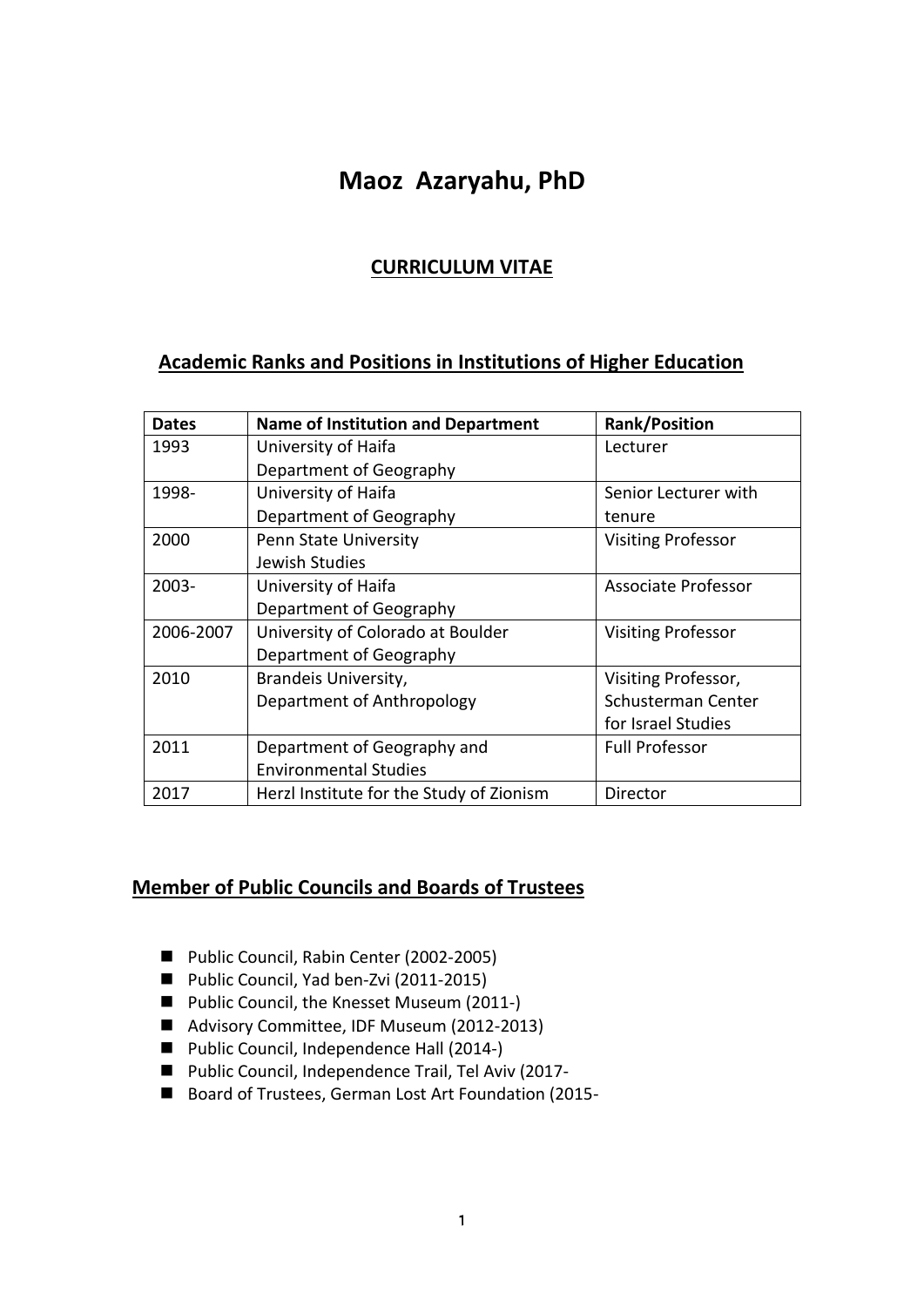### **PUBLICATIONS**

#### **Books, edited Books and Monographs**

**1991**: *Von Wilhelmplatz zu Thälmannplatz. Politische Symbole im Öffentlichen Leben der DDR 1945-1985*, Gerlingen: Bleicher Verlag.

**1995**: *State Cults. Celebrating Independence and Commemorating the Fallen in Israel 1948-1956*. Sedeh Boqer: Ben-Gurion University/Ben-Gurion Research Center, Sedeh-Boqer (Hebrew).

**2000**: *Lokhamei Haghetaot. The Yitzhak Katzenlson Holocaust and Resistance Heritage Museum 1949-2000*, Beit Lokhamei Hagheta'ot (Hebrew).

**2005**: *Tel Aviv: The Real City*. Sede Boqer: Ben-Gurion University/ Ben-Gurion Research Center, Sede Boqer (Hebrew).

**2006**: *Tel Aviv: Mythography of a City*. Space, Place and Society Series, Syracuse: Syracuse University Press

**2009**: *Tel Aviv's Silver Jubilee: A Documentary Anthology*, Jerusalem: Carmel (coeditors: A. Golan and A. Dykman) (Hebrew).

**2012**: *Tel Aviv: The First Century. Vision, Myth and Reality*, Indiana University Press (coeditor: I. Troen).

**2012:** *The Architecture of the Military Cemeteries: The First Years*. Tel Hashomer: Ministry of Defense (Hebrew).

**2012**: *Namesakes: History and Politics of Street Names in Israel.* Jerusalem: Carmel (Hebrew).

**2015**. *A Place for Memory. The Creation of a national Pantheon at Tel Aviv's Old Cemetery in the Yishuv Period*. Haifa: The Reuven Chaikin Chair for GeoStrategy (Hebrew)

**2016.** Narrating Space / Spatializing Narrative: Where narrative theory and geography meet. Columbus, OH: Ohio State UP (co-authors: M. L. Ryan and K. E. Foote).

**2017**. *The Political Life of Urban Streetscapes: Naming, Politics and Place*, London and New York: Routledge (co-editors: R. Rose-Redwood and D. Alderman).

**2018**. *The Position of Memory: A Collection (a)*. Haifa: Herzl Institute for the Study of Zionism, University of Haifa.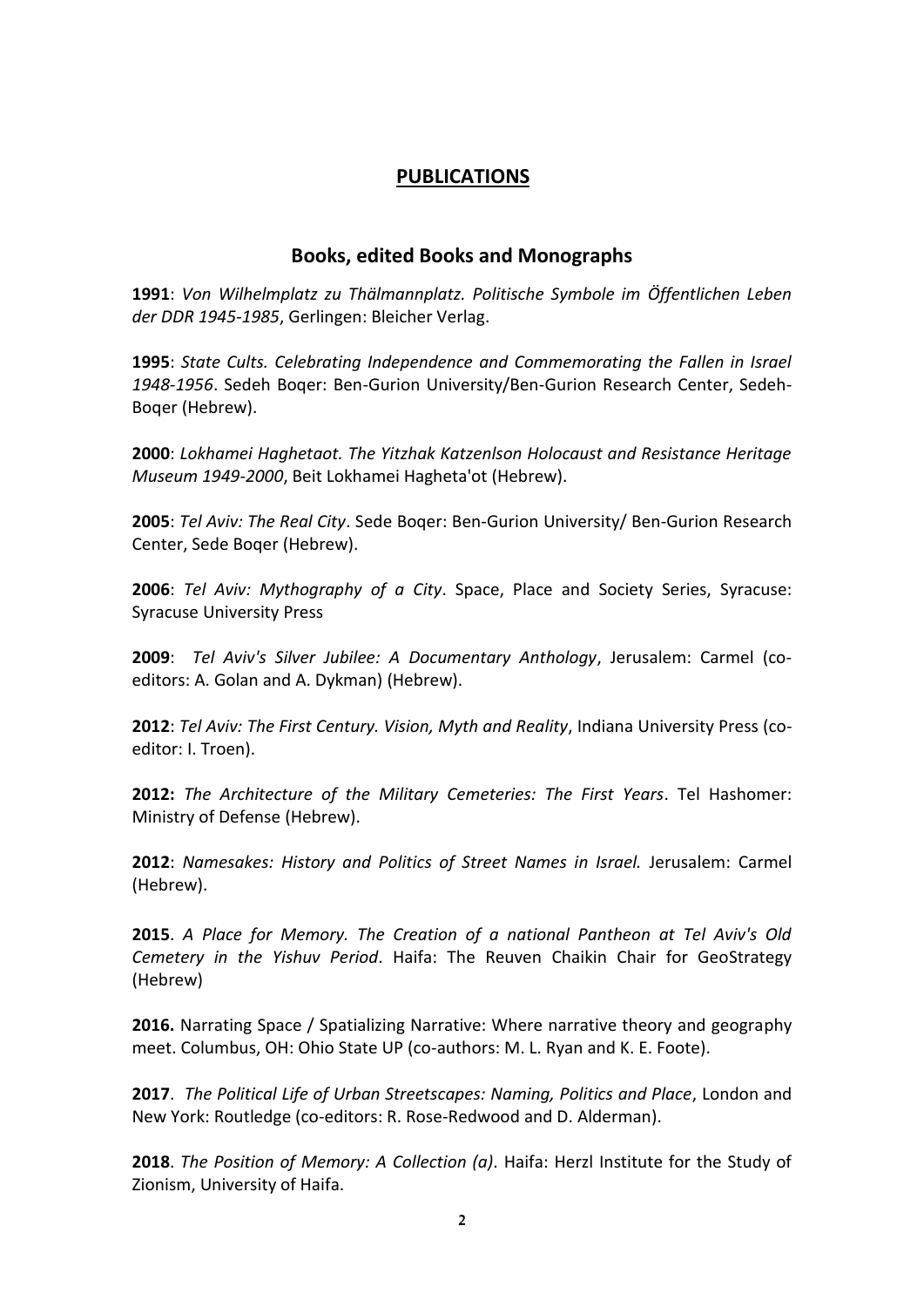# **Articles in Journals and Chapters in Books**

**1986**: 'Street Names and Political Identity: The Case of East Berlin', *Journal of Contemporary History* 21, 581-604.

**1988**: 'What is to be Remembered: the Struggle over Street Names, Berlin 1921-1930', *Tel Aviver Jahrbuch für deutsche Geschichte* 17, 241-258.

**1990**: 'Renaming the Past. Changes in "City-Text" in Germany and Austria 1945-1947', *History & Memory* 2(2), 32-53.

**1991**: 'Die Umbenennung der Vergangenheit oder die Politik der Städtischen Architexture. Ost-Berlin 1990-1991'. *Zeitschrift für Volkskunde* 88(1), 16-29.

**1992**: 'Topographie der Erinnerung. Die Israelische Denkmäler der Unabhängigkeitskrieg', *Kritische Berichte* 20(3), 90-95.

**1992**: 'The Purge of Bismarck and Saladin. The Renaming of Streets in Haifa and East Berlin. A Comparative Study in Culture-Planning', *Poetics Today* 13(2), 351-367.

**1992**: 'War Memorials and the Commemoration of the Israeli War of Independence 1948-1956', *Studies in Zionism* 13(1), 57-77.

**1993**: 'From Remains to Relics: Authentic Monuments in the Israeli Landscape', *History & Memory* 5(2), 82-103.

**1993**: 'Tale of Two Cities. The Commemoration of Israel's War of Independence in Tel Aviv and Haifa. A Study in the Construction of Israeli Memory', *Cathedra* 68, 98-125 (Hebrew).

**1993**: "Monuments of Heroic Sacrifice in Jerusalem", in E. Shiller *Ariel* 91-92, 127-132 (Hebrew).

**1994**: 'The Mountain, the Wall and the Narrative of the Third Temple', *Compar(a)ison*  2, 109-126.

**1994**:'Renaming Streets in East Berlin 1945-1991', in S. Volkov (ed.), '*From Division to Unification: Germany 1945-1990'*, Tel-Aviv: Am-Oved, 127-146 (Hebrew).

**1995**: 'The Monument of the 54th. Battalion of the Givati Brigade in Huleikat. A Study in the Commemoration of Israel's War of Independence', *Iyunim Bitkumat Israel.* 5, 336-363 (Hebrew).

**1996**.:'Water Towers in the Landscape of Memory: Negba, Yad Mordechai and Be'erot Yitzhak', *Cathedra* 79, 160-173 (Hebrew).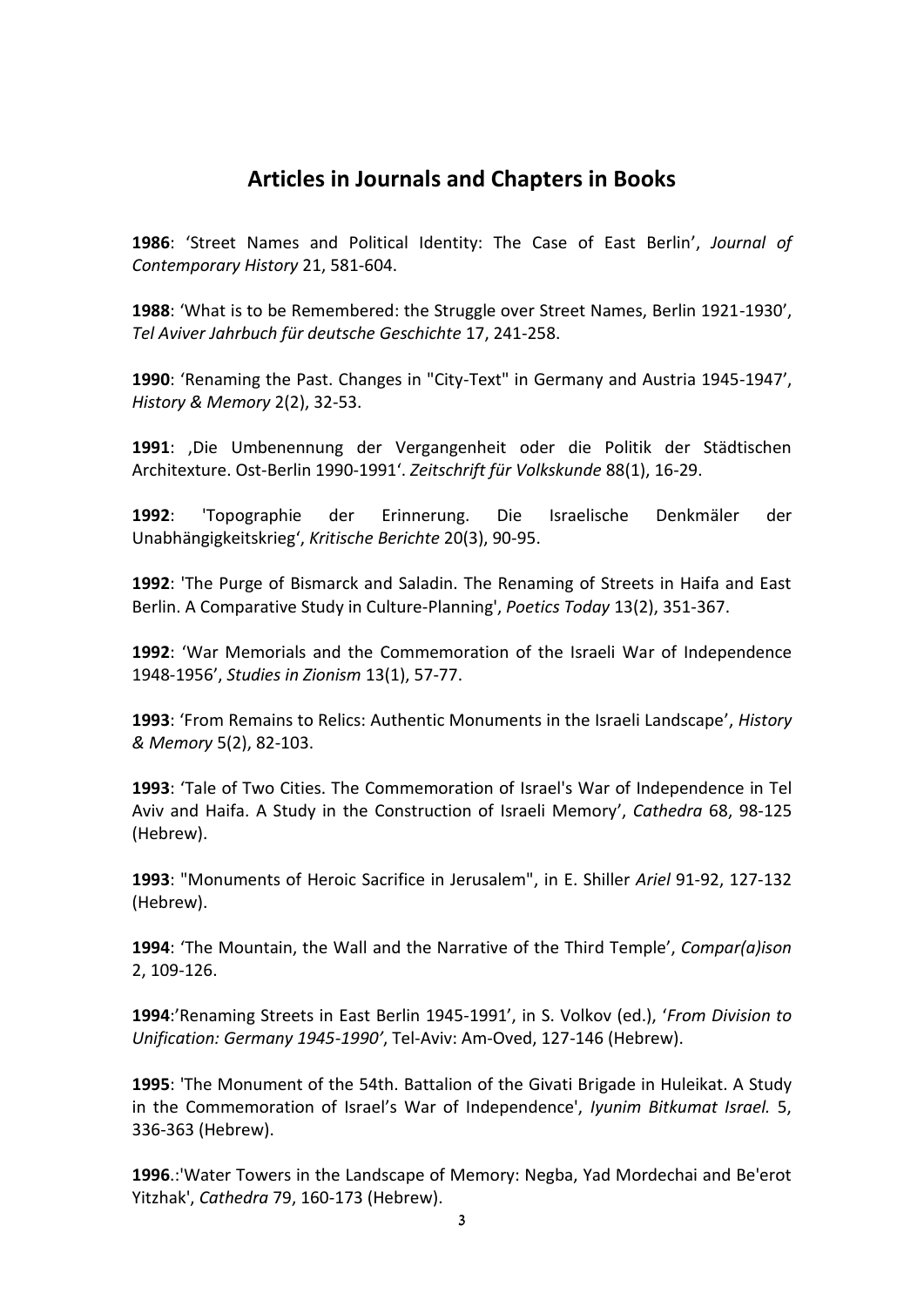**1996**: 'The Power of Commemorative Street Names'. *Environment and Planning D: Society and Space*, 14, 311-330.

**1996**: 'The spontaneous formation of memorial space. The Case of Kikar Rabin, Tel Aviv', *Area* 28, 501-513.

**1996**: 'Mount Herzl: The Creation of Israel's National Cemetery', *Israel Studies* 1(2), 46- 74.

**1996**: 'The Topography of National Remembrance. Two Israeli Cases', in: Y. Gradus & G. Lipshitz, (eds.), *The Mosaic of Israeli Geography*, Beer Sheva: Ben Gurion University of the Negev Press, 253-260.

**1997**: 'German Reunification and the Politics of Street Names. The Case of East Berlin', *Political Geography* 16(6), 479-493.

**1997**: 'The Mythic Geography of 11th. of Adar: from Tel Hai to Birya and Eilat', *Ofakim Be'georafia* 46-47, 9-20 (Hebrew).

1997: ,Zurück zur Vergangenheit? Die Strassennamen Ost-Berlins 1990-1994' in W. Speitkamp (ed.), *Denkmalsturz. Zur Konfliktgeschichte politischer Symbolik* Göttingen: Vandenhoeck & Ruprecht, 137-154.

**1998**: 'Jewish Tradition and National Cemeteries: Two Israeli Cases', in Harold Brodsky, ed., *Land and Community. Geography in Jewish Studies*, University Press of Maryland, 105-126 (co-author: Y. Bar-Gal).

**1999**: 'It is no Fairy Tale. Israel at 50', *Political Geography* 18(2), 131-147.

**1999**: 'Symbolic Places. A Study in the Geography of Zionist Mythology', *Transactions of British Geographers* 24(1), 109-123 (co-author: A. Kellerman).

**1999**: 'Golani or McDonald's Junction? A Case of a Contested Place in Israel', *The Professional Geographer,* 51(4), 481-492.

**1999**: 'Politicki simboli u svakidasnjici. Polisistemski pristup istrazivanju', *Etnoloska Tribina* 22 (Vol. 29), 255-273.

**1999**: 'On the Map', in D. Tartakover, ed. *A Trip Across the Country. Games from Mr. Barlevy's Store*, Tel Aviv: Museum of the Land of Israel, 43-45. (Hebrew) (co-author: Y. Bar-Gal).

**1999**: **'**The Independence Day Military Parade. Political History of a Patriotic Ritual', in E. Lomsky-Feder, & E. Ben-Ari (eds.), *The Military and Militarism in Israeli Society*, Albany: SUNY, 89-116.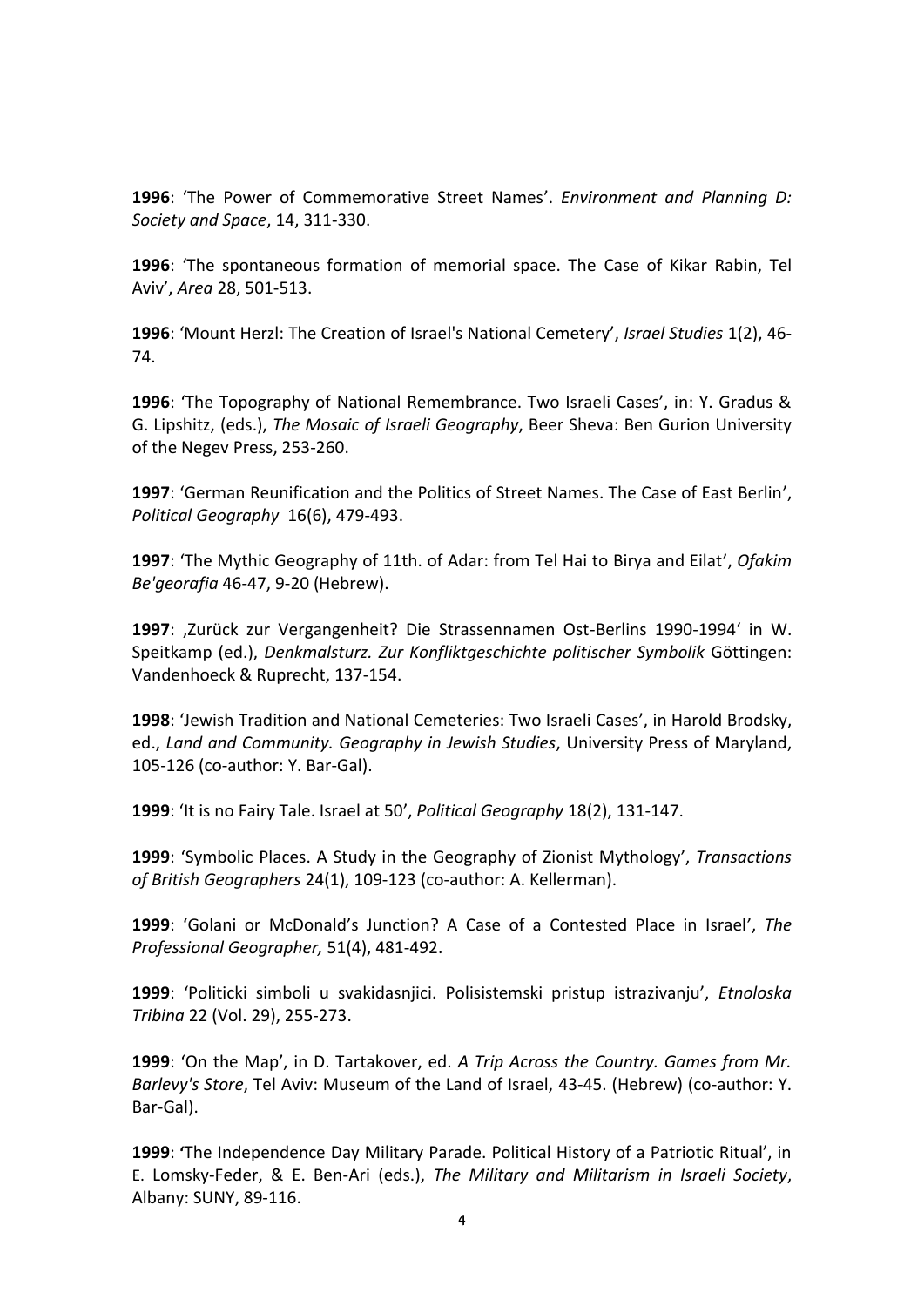**1999**: 'On Currency Notes', in B. Donner (ed.), *Hebrew Graphics. Shamir Brothers Studio*, Tel Aviv: Tel Aviv Museum of Art, 60-65 (Hebrew).

**2000**: 'Israeli Securityscapes', in John R. Gold and G. Revill, (eds.), *Landscapes of Defence*, Harlow, England: Prentice Hall, 102-113.

**2000**: 'Commissioned Memory. The Politics of Commemoration: Two Contemporary German Cases', *Tel Aviv Jahrbuch für deutsche Geschichte* 28, 341-366.

**2000**: 'McIsrael. Notes on the Americanization of Israel', *Israel Studies* 5(1), 41-64.

**2001**: '(Re)Naming the Landscape. The Formation of the Hebrew Map of Israel, 1949- 1960', *Journal of Historical Geography* 27(2), 178-195 (co-author: A. Golan).

**2001**: 'Water Towers. A Study in the Cultural Geography of Zionist Mythology', *Cultural Geographies* 8(3), 317-339.

**2001**: ' "Nature Gave us the Sea": A Cultural History of Tel Aviv's Beach, 1918-1948', *Ofakim Be'Geographia* 53, 95-112 (Hebrew).

**2001**: 'Hebrew and Hebraization. Aspects of Molding Cultural Identity', *Jewish Studies*  40, 77-88 (Hebrew).

**2001**: 'The Independence Day Parades: The first decade', in: B. Donner (ed.), *Pomp and Circumstance*, Tel Aviv: The Land of Israel Museum, 63-71 (Hebrew).

**2002**: 'Mapping the Nation. Street Names and Arab-Palestinian Identity: Three Case Studies', *Nations and Nationalism* 8(2), 195-213 (co-author: B. Kook-Doron).

**2002**: '(Re)Locating Redemption. Jerusalem: The Wall, Two Mountains, a Hill and the Narrative Construction of the Third Temple', *Modern Jewish Studies* 1(1), 22-35.

**2002**: 'Change and Continuity. Jewish Tradition and the Formation of Sovereignty Rites in Israel', in Z. Zameret and M. Bar-On, eds., *Israel: The First Decade*, Jerusalem: Yad Ben Zvi, 272-293 (Hebrew).

**2003**: 'RePlacing Memory. The ReOrientation of Buchenwald', *Cultural Geographies*  10(1), 1-20.

**2003**: 'Bab-el-Wad: the Remains of the Armored Vehicles', *Cathedra* 106, 119-138 (Hebrew).

**2003**: 'The design of cultural landscapes: Israeli water towers', *Motar* 11, 11-18 (Hebrew).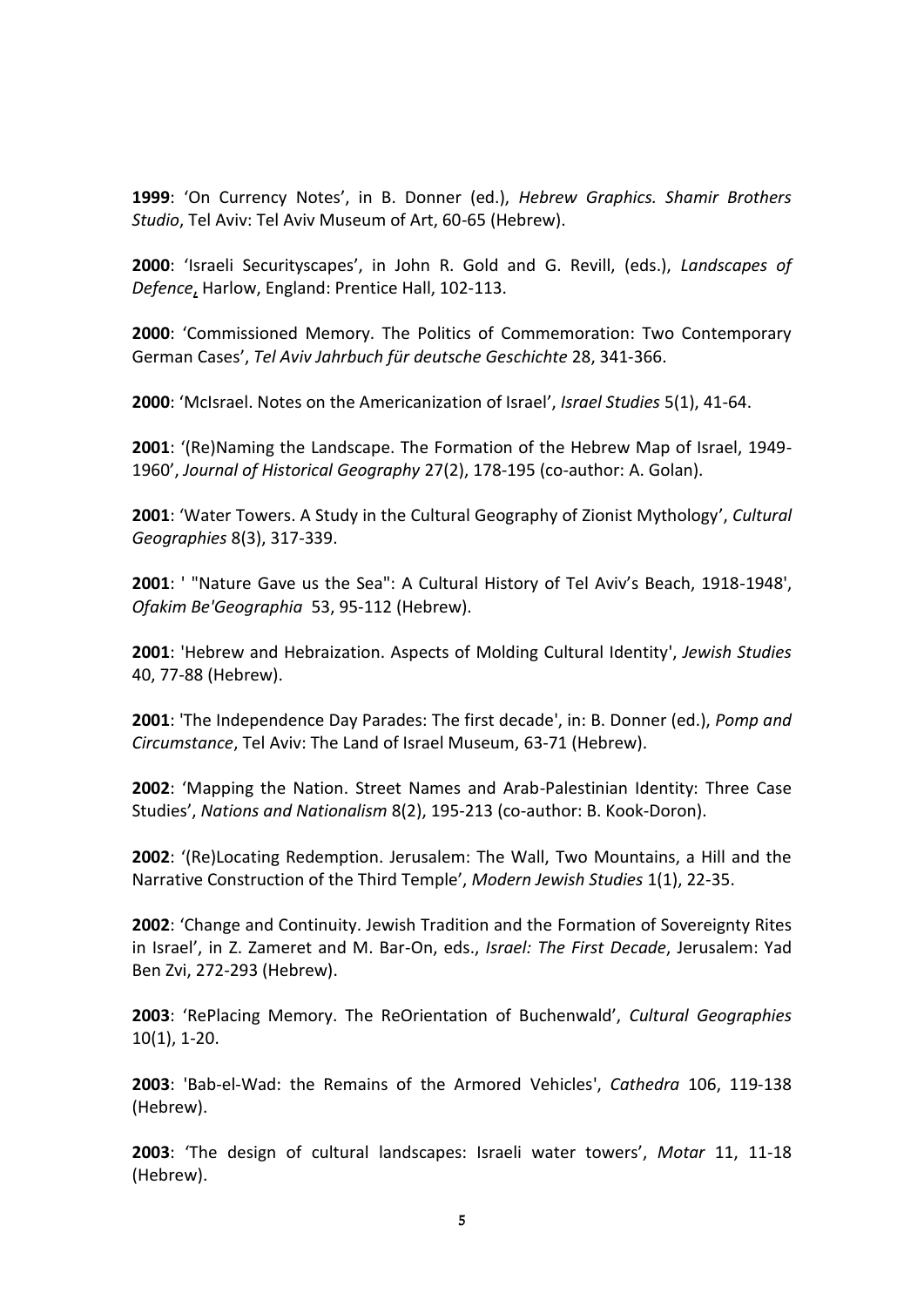**2003**: 'The Tale of Two Monuments', in J. Baumel and T. Cohen (eds.), *Gender, Place and Memory in the Modern Jewish Experience* London and Portland: Or, Vallentine and Mitchell, 252-268.

**2004**: 'Zionist Homelandscapes (and their Constitution) in Israeli Geography', *Social and Cultural Geography* 5(3), 497-515 (co-author: A. Golan).

**2004**: 'The Israeli Pavilion at the World's Fair, Brussels 1958', *Israel. A Journal for the Study of Zionism and the State of Israel. History, Culture, Society* 6, 1-30 (Hebrew)

**2004**: 'Noise and the Formation of Urban Space: Tel Aviv 1926-1940', *Iyunim Bitkumat Israel. Studies in Zionism, the Yishuv and the State of Israel* 14, 73-96 (Hebrew) (coauthor: A. Golan).

**2004**: 'Naming the Streets of (Arab) Jerusalem during the British Mandate Period 1920- 1948'. *Ofakim Be'geografia* 60-61, 299-308.

**2004**: 'Homelandscapes. Zionist Landscapes of a Hebrew Homeland: Three Cases', in R. Robin & B. Strath, eds., *Homelands: Poetic Power and the Politics of Space.* Bruxelles: P.I.E.- Peter Lang, 149-164.

**2005**: 'The Beach at the End of the World. Eilat in Israeli Popular Culture', *Social and Cultural Geography* 6(1), 117-134.

**2005**: 'Mt. Herzl: Historical Outline of the National Cemetery in Jerusalem', *Ofakim Be'geografia* 64-65, 369-383 (Hebrew).

**2005**: 'Security, Landscape and Political Communication: the Case of Golani Junction', U. Lebel (ed.), *Security and Communication: Dynamic Relations*, Beer Sheva: Ben-Gurion University Press, 387-401 (Hebrew).

**2007**: 'Contested Beachscapes: Planning and debating Tel Aviv's Seashore in the 1930s,' *Urban History* 34(2), 278-295 (co-author: A. Golan).

**2007**: 'Toward a Geography of Memory: Geographical Contribution to the Study of Commemoration and Memory,' *Journal of Political and Military Sociology* 35(1), 125- 144 (co-author: K. Foote).

**2007**: 'Tel Aviv – between center and periphery', in O. Heilbronner and M. Levin (eds.), *Between Sderot and Sderot Rotschild: Center and Periphery in Israel.* Tel Aviv: Resling, 167-194 (Hebrew).

**2008**: 'Tel Aviv: Center, Periphery and the Cultural Geographies of an Aspiring Metropolis'. *Social and Cultural Geography* 9(3), 303-318.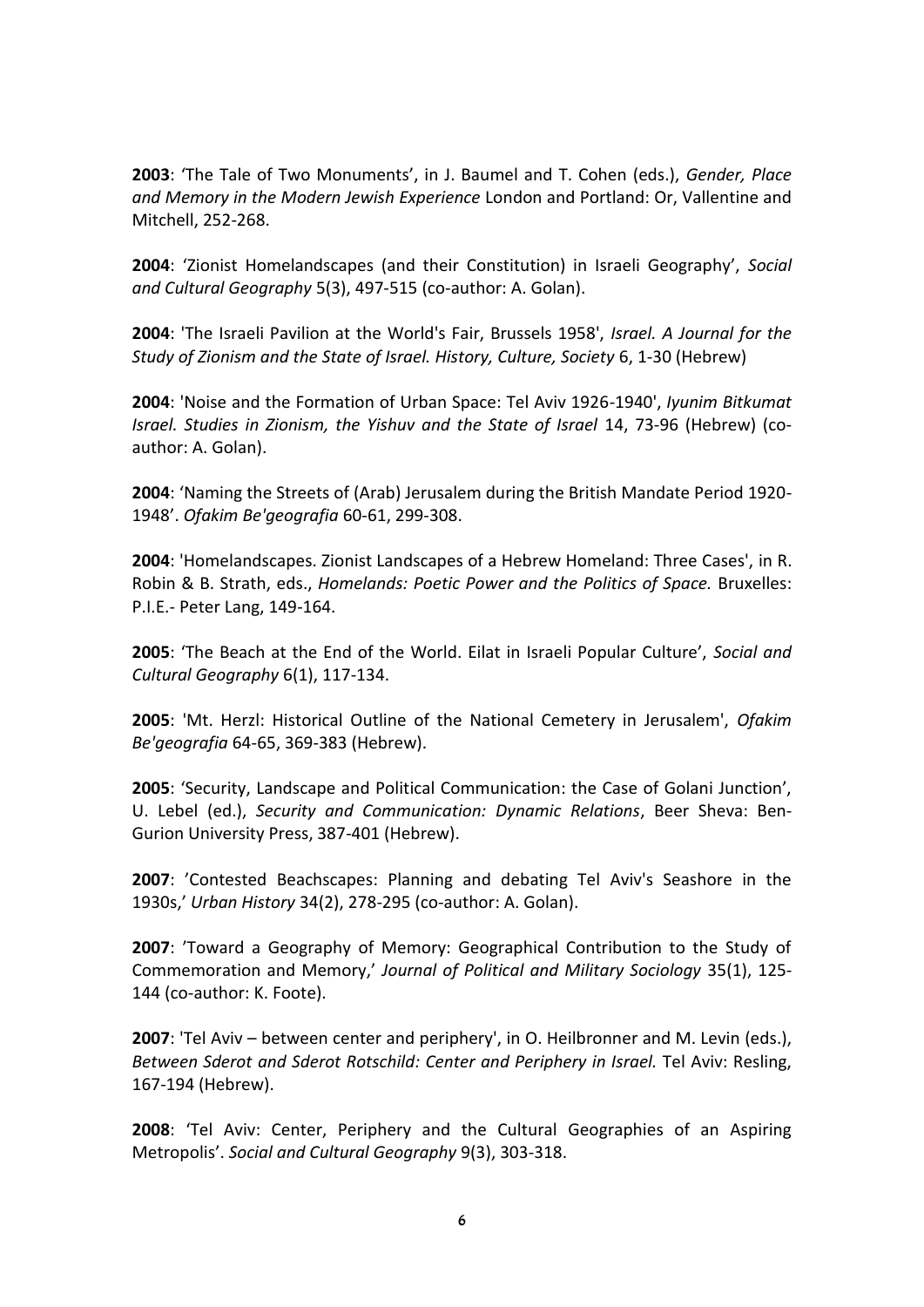**2008**: 'Historical Space as Narrative Medium: On the Configuration of Spatial Narratives of Time at Historical Sites' *GeoJournal* 73(3), 179-194 (co-author: K. Foote).

**2008**: 'Collective Memory and the Politics of Urban Space: an introduction', *GeoJournal* 73(3), 161-164 (co-author: R. Rose-Redwood and D. H. Alderman).

**2008**: 'The Formation of the Hebrew Sea in Pre-State Israel', *Modern Jewish Studies*  7(3), 251-267.

**2008**: 'State vs. Nation: Notes on Post-Nationalism', in N. Rothenberg and E. Schweid (eds.), *Studies on Jewish People, Identity and Nationality*. Jerusalem: Van Leer Institute and Ha'Kibbutz Ha'Meuchad, 33-44 (Hebrew).

**2008**: 'Local Commemoration. Names for the streets of Be'er Sheva: 1973-1998', in Y. Gradus and E. Meir-Glitzenstein (eds.), *Be'er Sheva: Metropolis in the Making*, Beer Sheva: Ben-Gurion University Press, 197-216 (Hebrew).

**2009**: 'Tel Aviv Birthdays: Anniversary Celebrations of the First Hebrew City 1929- 1959', *Israel Studies* 14(3), 1-20.

**2009**: 'Rabin Road. Toponymic Commemorations of Yitzhak Rabin in the Israeli Landscape 1995-2005', in I. Rosenson and O. Israeli (eds.), *Living in Spirit: Studies in Education and Security in Honor of Haim Israeli*, Tel Aviv: Ministry of Defense Press (Hebrew), 213-231.

**2009**: 'Naming the Past: Commemorative Street Names', in L. Berg and J. Vuolteenaho (eds.), *Critical Toponymies: Contested Politics of Place Naming*, Farnham: Ashgate, 53- 70.

**2010**: 'Geographies of toponymic inscriptions: new directions in critical place-names studies', *Progress in Human Geography* 30(4), 468-486 (co-author: R. Rose-Redwood and D. H. Alderman).

**2011**: 'Public Controversy and Commemorative Failure: Tel Aviv's Monument to Holocaust and National Rebirth', *Israel Studies* 16(1), 129-148.

**2011**: 'The Critical Turn and Beyond: the Case of Commemorative Street Naming', *ACME* (Critical Geographies) 10(1), 28-33.

**2011**: 'The Politics of Commemorative Street Renaming: Berlin 1945-1948', *Journal of Historical Geography* 37(4), 483-492.

**2012**: 'Rabin's Road: The Politics of Toponymic Commemoration of Yitzhak Rabin in Israel'. *Political Geography* 31(1), 73-82.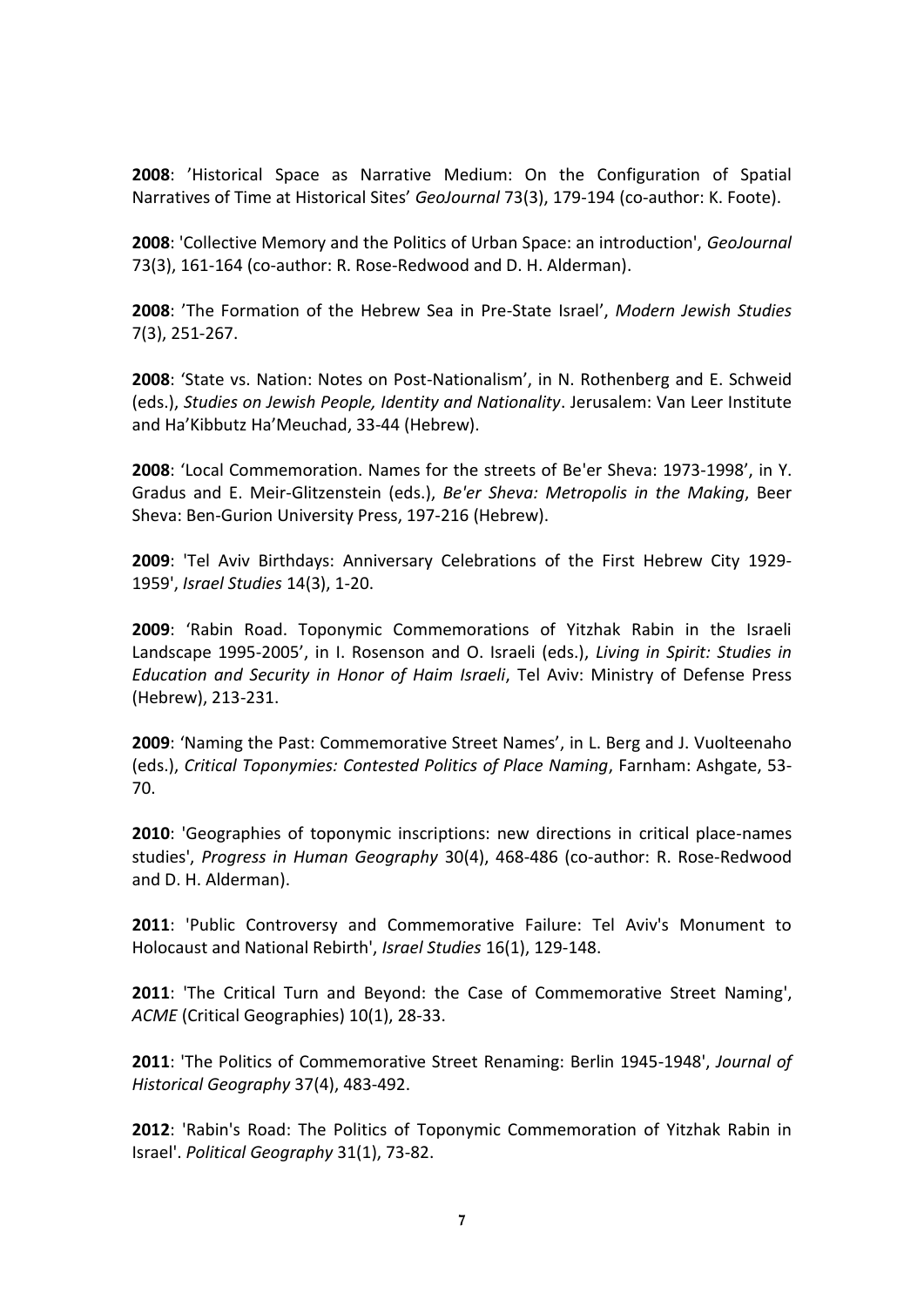**2012**: 'Renaming the Past in post-Nazi Germany: Insights into the politics of street naming in Mannheim and Potsdam'. *Cultural Geographies* 19(3), 383-398.

**2012: '**Photography, Memory and Ethnic Cleansing: The Fate of the Jewish Quarter of Jerusalem, 1948—John Phillips's Pictorial Record', *Israel Studies* 17(2), 62-76 (coauthors: A. Golan).

**2012**: 'Hebrew, Arabic, English: The Politics of Multilingual Street Signs in Israeli Cities', *Social and Cultural Geography* 13(5), 461-480.

**2013**: 'Erinnerungsverpflichtung und Erinnerungsgewebe. Gefallenen-gedenken in Israel', in M. Hettling and J. Echternkamp (eds.), *Gefallenengedenken im gobalen Vergleich*, Munich: Oldenburg, 253-280.

**2013**: 'The Herzliya Gymansium Building; Between Nostalgia and Memory', in G. Raz, (ed.), *Gymansium Days: The Herzliya Hebrew Gymansium*, 1905-1959, Tel Aviv: The Eretz Israel Museum/the Hebrew Gymansium "Herzliya", 71-82 (Hebrew).

**2013**: 'Commemorative Renaming of Streets: The Case of East Berlin 1945-1951', *Ofakim Be'geografia* 83, 22-39 (Hebrew).

**2013**: 'Memory in the Landscape: Invisible Memorials – Three Case-Studies', *Cathedra* 150, 211-238 (Hebrew).

**2014**: 'On Flags', in S. Shealtiel (ed.), *Raise the Flag! Flags of Hashomer Hazair. One Hundred Years of the Movement*, Givat Haviva: Yad Ya'ari, 12-27 (Hebrew, co-author: A. Berkowsky).

**2015**: 'The Geopolitics of Internment: An Inquiry into the Burial of Muhammad Ali in Jerusalem, 1931'. *Israel Studies* 20(1), 31-56 (co-author: Y. Reiter).

**2016**: 'Wrecks to relics: battle remains and the formation of a battlescape, Sha'ar Ha'Gai, Israel', in D. Drozdzewski, S. De Nardi and E. Waterton (eds.), Memory, Place and Identity: Commemoration and Remembrance of War and Conflict, London and New York: Routledge, 74-92.

**2017**: 'Amongst the names: Gan-Ha'Banim, Tel Aviv-Yafo', in Lissovsky N. and T. Alon-Mozes (eds.), *Gideon Sarig: Gardens for People*, Israel 2017, 122-139 (Hebrew).

**2017**: "Revisiting East Berlin and Haifa: a Comparative Perspective on Renaming the Past" in Rose-Redwood, R., D. Alderman, and M, Azaryahu (eds.), *The Political Life of Urban Streetscapes: Naming, Politics and Place*, London and New York: Routledge, 56- 73.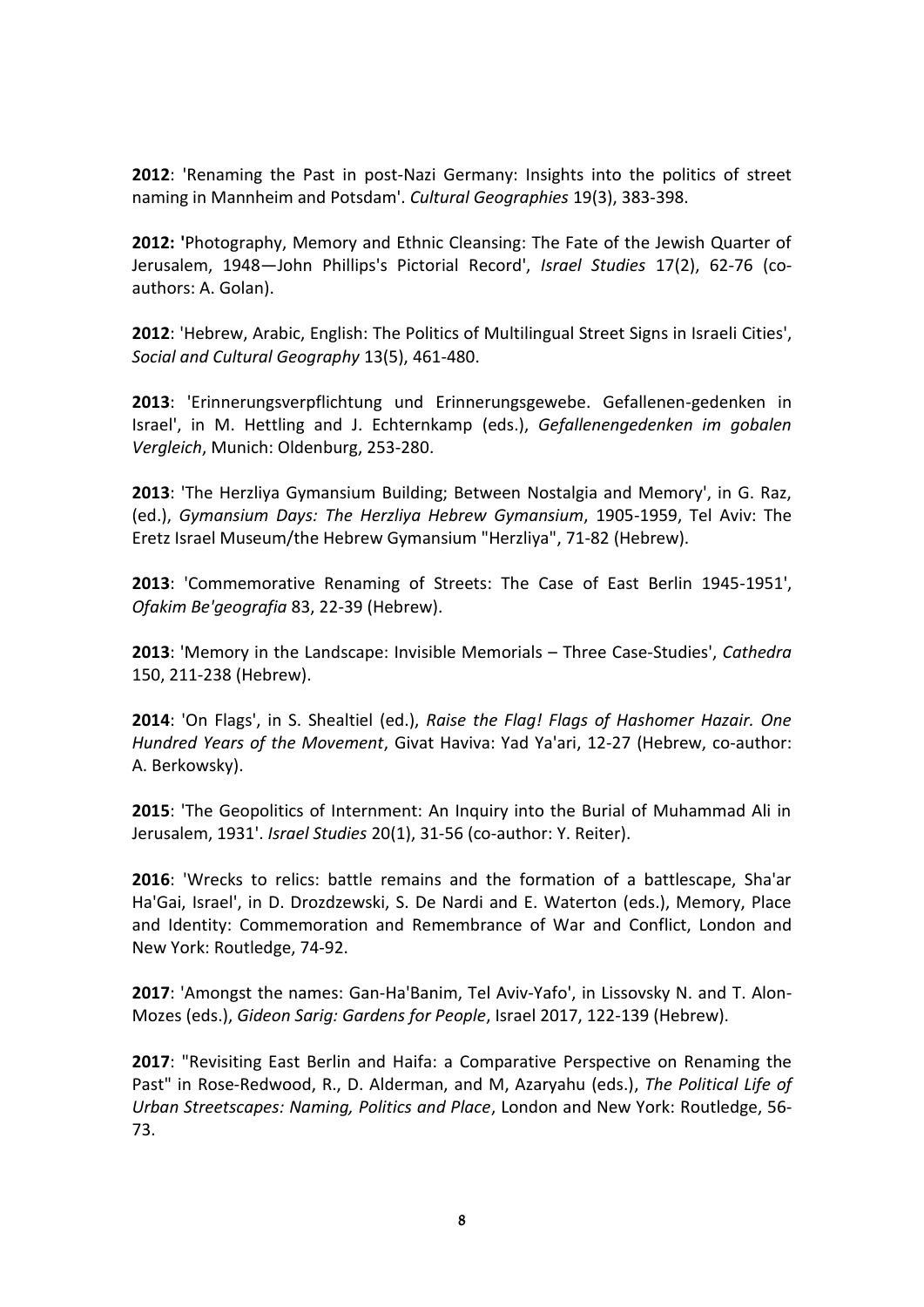**2017**: 'Israel: Geography, Demography, and Economy', in: S. Ilan Troen and Rachel Fish (eds.), *Essential Israel: Essays for the 21st Century*, Bloomington, Indiana: Indiana University Press, 12-39 (co-authors: S. Ilan Troen and A. Golan).

**2017**: 'Herzl in Tel Aviv: A Commemorative Journey', in Konrad J. Kuhn, Katrin Sontag, and Walter Leimgruber (eds.), Lebenskunst: Erkundungen zu Biographie, Lebenswelt und Erinnerung, Köln-Weimar-Wien: Böhlau, 300-310.

# **Essays**

**1990**: 'Language and National Identity', *Skira Hodshit* 37(4), 3-9 (Hebrew).

**1991**: 'St. Petersburg, Petrograd, Leningrad: The Rise and Fall(?) of the Soviet Constitutive Myth', *Skira Hodshit*, 38(5), 11-20 (Hebrew).

**1992**: 'The Agents of Hebraicization', *Politika*, November 1992, 46-49 (Hebrew).

**1998**: 'Hebraizing a country: the formation of the Hebrew map', *Gesher* 137, 63-68

**2003**: 'Germany, differently', *Eretz Aheret* 18, 44-47 (Hebrew).

**2007**: 'Odessa, Odessa', in M. Amir (ed.), *Documentally. Essays on Israeli Documentary Film*, Tel Aviv: Am Oved, 170-179 (Hebrew), co-author: A. Dykman).

**2009**: "Mehr eine Idee als eine Stadt', *Aufbau* (Das Jüdische Monatsmagazin), special issue 100 Jahre Tel Aviv, March, 6-8.

**2009**: 'The New York of the Land of Israel', *Ha'aretz*, special supplement 100 Years of the First Hebrew City, April, 14-15.

**2012**: 'King George Street: On the Preservation of Toponymic Colonial Heritage in Israeli Streetscapes', *Atarim* 2, 47-50 (Hebrew).

**2017**: Water Towers in the Zionist Landscape, *Atarim* 6: 31-38 (Hebrew).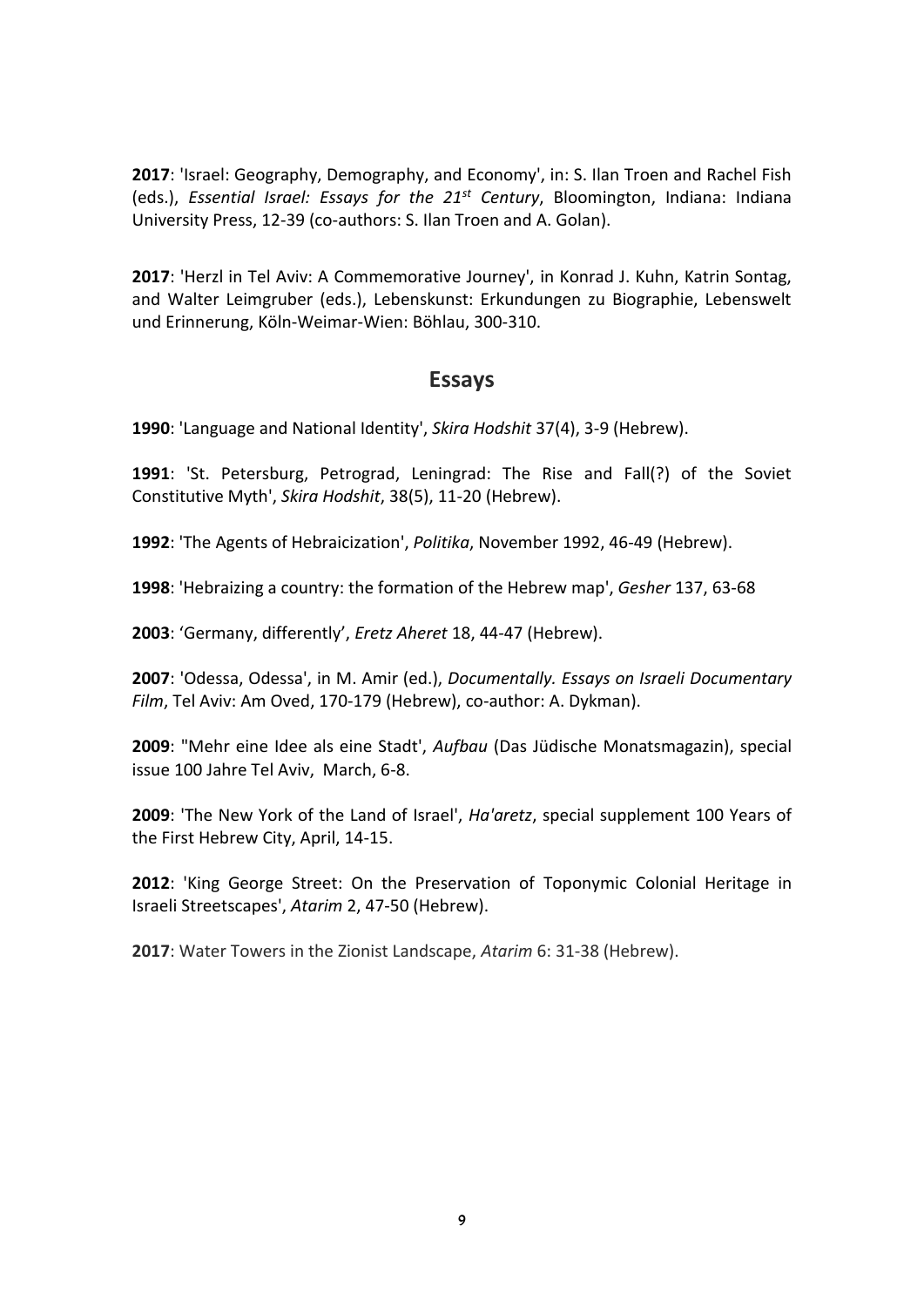# **Reviews**

**1996**: 'The Monument as Memorial' [Review of E. Levinger, 1993, *Memorials to the fallen in Israel* Tel Aviv: Ha'Kibbutz Ha'Meuchad] *Ya'adut Z'manenu* 10, 315-318 (Hebrew).

**1997**: 'Points of View' [Review of George F. Thompson, ed., 1995, *Landscape in America*, Austin: University of Texas Press] *Geographical Research Forum*, 17, 81-83.

**1998**: 'A Survey of Cultural Geography'" [Review of M. Crang, 1998, *Cultural Geography*, London: Routledge] *Geographical Research Forum* 18, 110-114.

**1998**: 'The History of Memory'" [Review of: I. Shamir, 1996, *Commemoration and Remembrance. Israel's Way of Molding its Collective Memory Patterns*, Tel Aviv: Am-Oved], *Iunim Betkumat Israel*, 8, 250-252 (Hebrew).

**1998**: 'The Hardware of Remembrance' [Review of: I. Shamir, 1996, *Commemoration and Remembrance. Israel's Way of Molding its Collective Memory Patterns*, Tel Aviv: Am-Oved], *Jewish History* 12(2): 145-147.

**2002**: 'Intellectual Genetics' [Review of Y. Ben-Arieh, 2001, *Land in the Mirror of its Past. Studies in Historical Geography of the Land of Israel*, Jerusalem: The Hebrew University Magnes Press and Yad Ben-Zvi], *Zmanim* 79, 98-102 (Hebrew).

**2002**: 'In the Eyes of the Beholder' [Review of A. Mishori, 2000, *Look, Watch and See. Zionist Icons and Visual Symbols in Israeli Culture*, Tel Aviv: Am Oved); R. Sela, Photography in Palestine/Eretz Israel in the 1930s and 1940s, Ha-Kibbutz Ha-Meuhad, 2000] *Israel. A Journal for the Study of Zionism and the State of Israel. History, Culture, Society* 1, 133-142 (Hebrew).

**2004**: [Review of M. Feige, 2003, *One Space, Two Places: Gush Emunim, Peace Now and the Construction of Israeli Space*, Jerusalem: The Hebrew University Magnes Press], *Megamot* 43(2), 396-399 (Hebrew).

**2005**: [Review of B. Wallach, 2003, *Understanding the Cultural Landscape*], *Geography Research Forum* 25, 148-151

**2007**: [Review of S. Roberman. 2005. *Memory in Immigration: Veterans of the Red Army in Israel* Jerusalem: Magnes], *Megamot*, 415-417 (Hebrew).

**2007**: [Review of J. Baumel, 2004, *Exemplary Heroes: The Yishuv Paratroopers and the Design of Israel's Collective Memory*, Sedeh Boqer: Ben Gurion University Press], *Cathedra* 121, 189-194 (Hebrew).